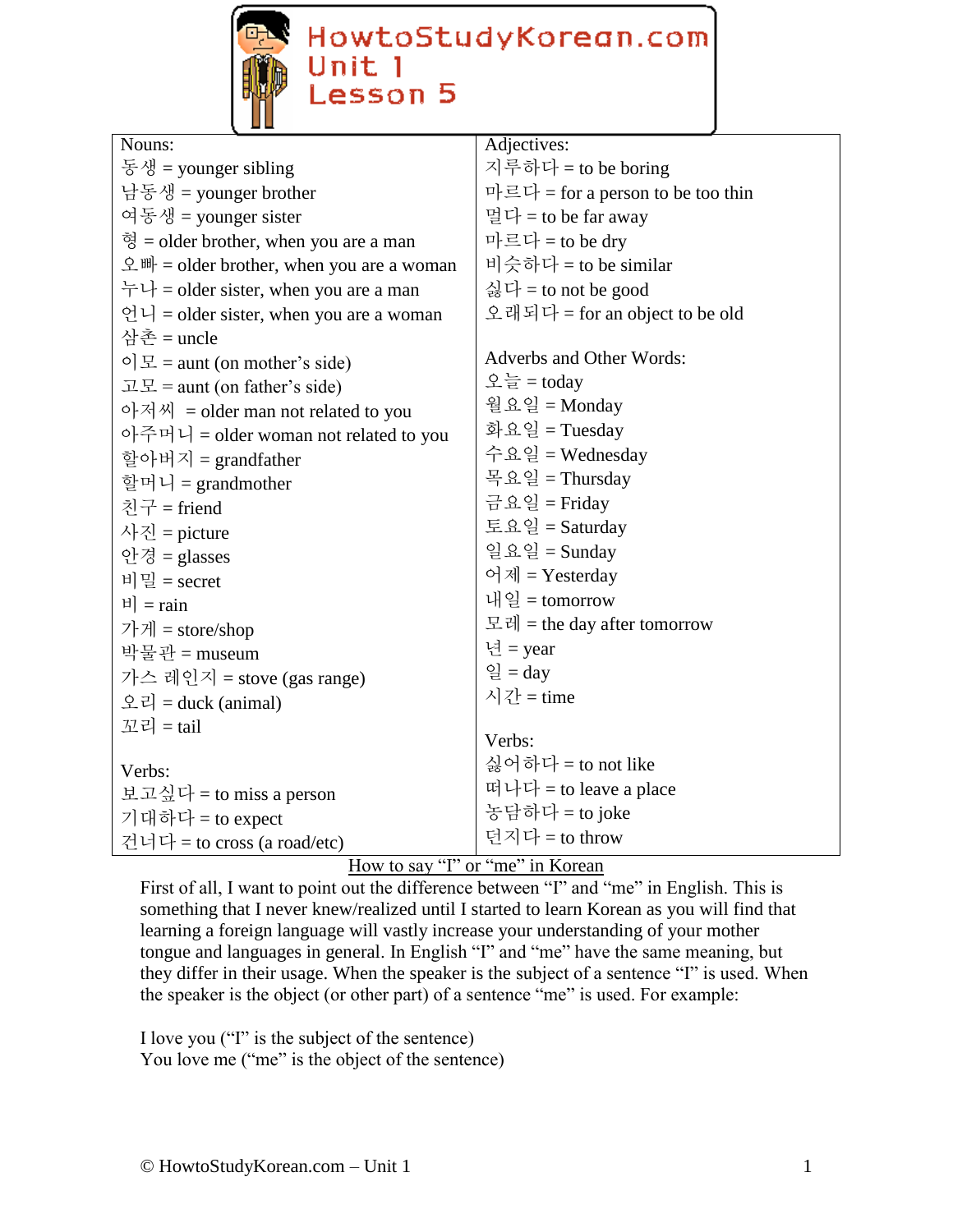In Korean, the same word is used to say "I" or "me." That is, there is no difference in the Korean word if it used as a subject or object. However, remember that different *particles*  will have to be attached to these words.

Although the word in Korean for "I/me" doesn't change based on its usage in a sentence, it *does* change based on the politeness of a sentence. For example:

 $\vec{A}$  means "I/me" and is used in formal situations

 $\downarrow$  means "I/me" and is used in informal situations

 $\sim \frac{1}{x}$  can be attached to  $\sim$  and  $\downarrow$  to indicate "I" is the subject of a sentence. For example: 저는

나는

*(I am purposely not providing example sentences because you still haven't learned proper conjugations. You will finally learn about conjugations in this lesson)*

 $\sim \frac{3}{5}$  can be attached to  $\frac{3}{4}$  and  $\frac{1}{4}$  to indicate that "me" is the object of a sentence. For example:

저를

나를

*(I am purposely not providing example sentences because you still haven't learned proper conjugations. You will finally learn about conjugations in this lesson)*

 $\sim$  7 can be attached to  $\sim$  and  $\downarrow$  to indicate "I" is the subject of a sentence or clause. I have already briefly distinguished the difference between  $\sim$   $\frac{1}{7}$  and  $\sim \frac{1}{2}$  in Lesson 2. The difference between these particles is very subtle and takes years to fully grasp. I discuss these differences more deeply in Lesson 17 and Lesson 24, but this isn't immediately important to you right now. What is immediately important to you is that you remember that when  $-7$  is attached  $+$  changes to  $+$ , and  $+$  changes to  $+$ , For example:

내가

제가

*(I am purposely not providing example sentences because you still haven't learned proper conjugations. You will finally learn about conjugations in this lesson)*

In the lesson below, all of the sentences are conjugated in an informal style. Therefore, all of the example sentences below use the informal "나" or "내." In this lesson, don't worry about formality and just focus on the information that I present. In the next lesson, you will learn more about formal and informal speech, and you will see " $\forall$ ]" and " $\forall$ ]" being used.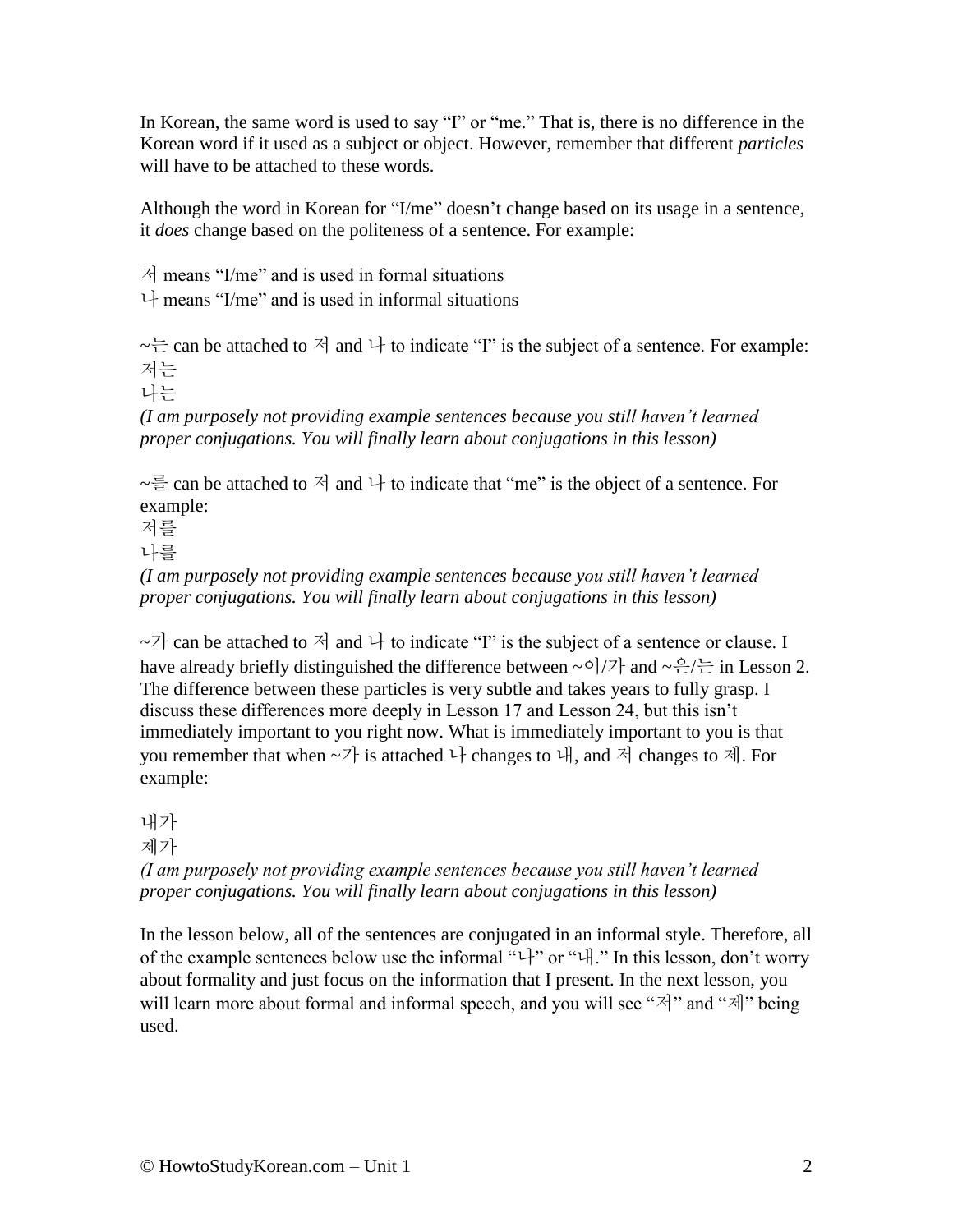#### How to say "you"

You may have noticed that I still haven't taught you the word "you" yet. I know this is weird, but the word 'you' is not said often in Korean. Korean people get around saying the word 'you' through a number of ways:

- 1) Most of the time, you use somebody's (usually job) position when referring to them or talking about them. For example, boss (부장님), principal (교장선생님), vice principal (교감선생님), Mr. Name (for a teacher) (Name 선생님), customer (고객님), guest (손님), 회장님/사장님 (president/CEO of a company).
- 2) It is common in Korean to refer to people you are close with as a family member. 오빠 means "older brother" (when you are a woman). But even if somebody is not your older brother, you can call him '오빠' if you are close to him.
- 3) You can usually call any woman or man that looks very old "grandmother" and "grandfather" (할머니/할아버지). But other than that, you don't really call somebody part of your family unless you are close with that person.
- 4) You can generally call any strange man or woman that you don't know '아저씨' (man) and '아주머니' (woman).
- 5) In informal situations, you can use the word "너."  $\sim \frac{L}{L}$  and  $\sim \frac{3}{5}$  can attach to "너" when "you" is the subject or object of a sentence, respectively. If  $\sim$  7 is added to ~너, it changes to "네가." In order to distinguish the pronunciation of "네가" and "내가" from each other (which, technically should be pronounced the same), "네가" is pronounced as "knee-ga."
- 6) The word "당신" means "you." You may use this word when talking to anybody, but Korean people rarely use it. Most people that say '당신' are foreigners and only do so because they are so used to saying "you" in English.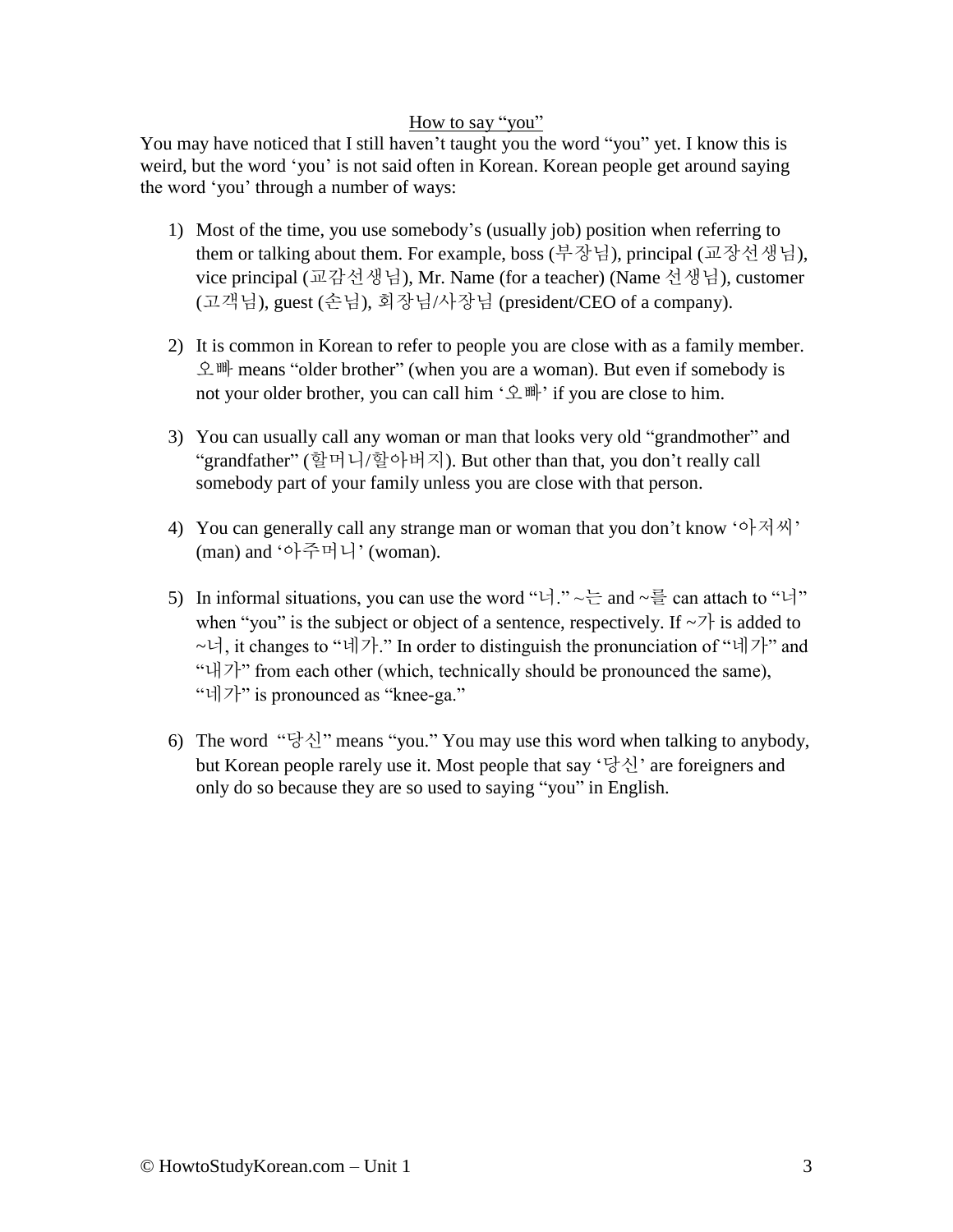#### Basic Conjugation: Past, Present, Future

As I have said in every lesson so far - every sentence that you have learned thus far has *not* **been conjugated**. All the sentences you have learned so far would never actually be used in Korean because they are not conjugated. I felt you needed to know basic sentence structure before you learned how to conjugate. The good news, however is that conjugating in Korean is much easier than other languages (including English and especially French!).

### An important note before you begin

This lesson will show you how to conjugate past/present/future verbs in the *most basic way*. Although all of these conjugations are grammatically correct, they are rarely used in conversation. This form is sometimes called "diary form" because it is usually used when writing to yourself in a diary. It is also used when writing a test, book (not in dialogue), research paper, newspaper article, magazine article, and other times when you are not speaking/writing to a specific audience. It is also sometimes called the "plain form". If you used this form in a sentence, you should use the informal " $\downarrow$ ", as this conjugation is seen as informal. As such, in this lesson, you will see the word " $\vdash$ " used for "I" throughout this lesson.

However, as I mentioned, this conjugation form is also used in print (books, newspapers, articles, etc...). When this is done, the sentence is neither formal or informal - as it is just relaying facts. When used like this, no specific person is the speaker, and nobody is getting directly spoken to. Therefore, you don't generally see "저" or "나" in these forms of Korean, and there is no need to see these writings as formal or informal.

Though not important in conversation, this "plain form" conjugation is *incredibly* important if you want to understand more complex grammar later on or learn to read most printed forms of Korean (books, newspaper, etc…). You will learn the most important conjugations for conversation in the next lesson, but I highly recommend you to understand the conjugations presented in this lesson first.

The only part of speech that gets conjugated in Korean is verbs and adjectives. As you already know, a sentence must end in either a verb or adjective.

Let's look at how to conjugate verbs and adjectives in the past, present and future tenses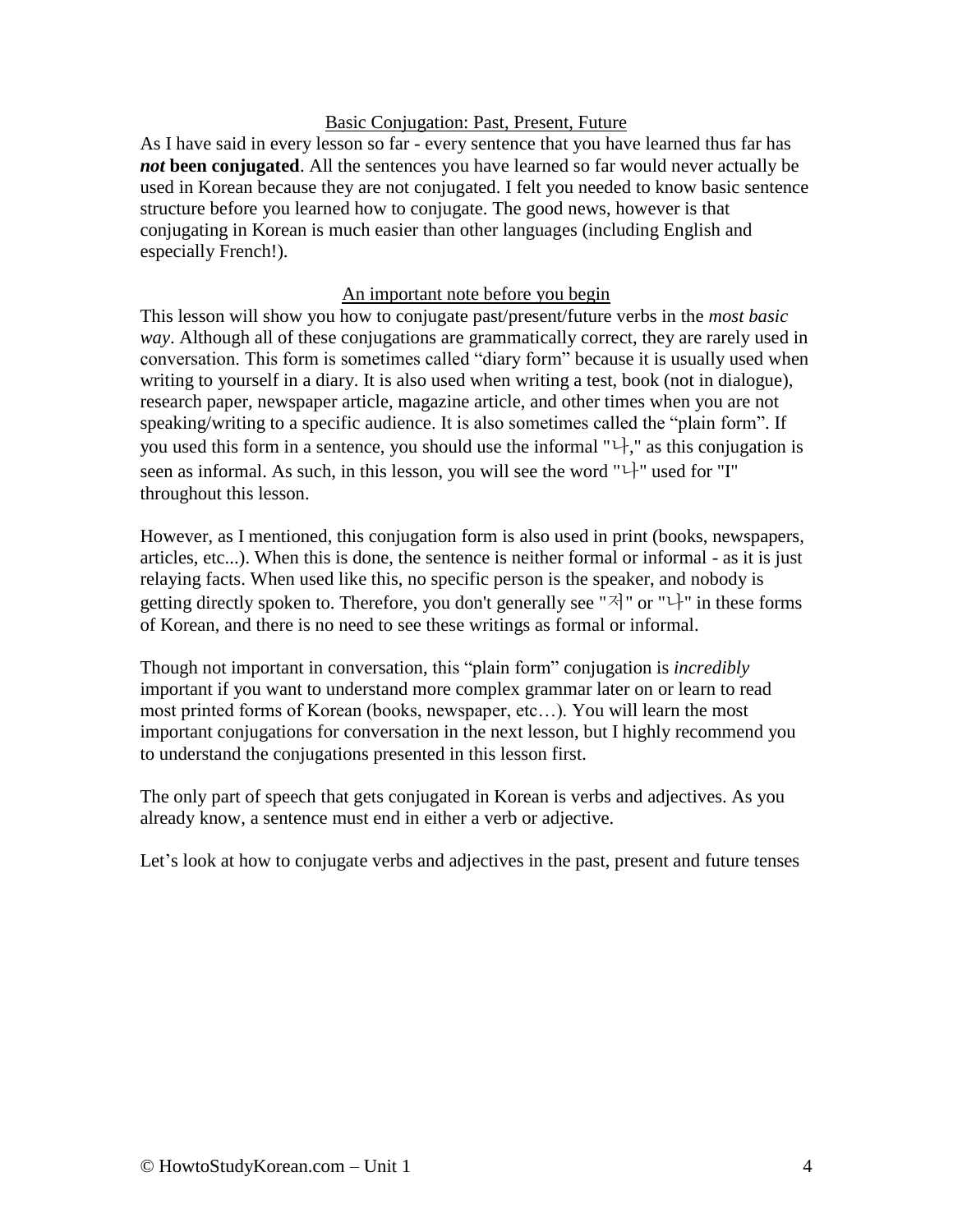## Verbs

### *Present Tense*

When the last syllable of a stem ends in a consonant, you add  $\sim \leftarrow \leftarrow$  to the stem:

a. 먹다 = 먹는다 = to eat (먹 + 는다) b. 닫다 = 닫는다 = to close (닫 + 는다)

Examples:

나는 문을 닫는다 = I close the door 나는 밥을 먹는다 = I eat rice

When the last syllable of the stem ends in a vowel, you add  $\sim\sim$  to the last syllable followed by 다

c. 배우다 = 배운다 = to learn (배우 + ㄴ다) d. 이해하다 = 이해한다 = to understand (이해하 + ㄴ다) e. 가다 = 간다 = to go (가 + ㄴ다)

Examples:

나는 친구를 만난다 = I meet a friend 나는 그것을 이해한다 = I understand that 나는 한국어를 배운다 = I learn Korean 나는 집에 간다 = I go home

#### *Past Tense*

Before you learn this, you need to know something important. Korean grammar is based on adding things directly to verbs or adjectives to have a specific meaning. This is a little bit confusing for you right now because this is really the first time you have heard about this. Well, actually, in the section above, you did this. Remember, to conjugate to the present tense, you must add the following to verbs:

 $-\sim \pm 1$  if the stem ends in a consonant and  $\sim \perp 1$  if the stem ends in a vowel

Hundreds of grammatical principles (not just conjugations, but grammatical principles that have actual meanings in sentences) are used by adding certain things to the stems of verbs and adjectives. You have *not* learned about any of these yet, but I want to show you an example of some things that you will learn about in future lessons. The following are added to the stems of verbs and adjectives to have specific meanings:

- ~ㄴ/은 후에 to mean "after"
- ~기 전에 to mean "before"
- ~기 때문에 to mean "because"
- $\sim$  아/어서 to mean "because"
- ~아/어 야 하다 to mean "one must"
- ~아/어서는 안 되다 to mean "one shouldn't"

The list could go on and on forever.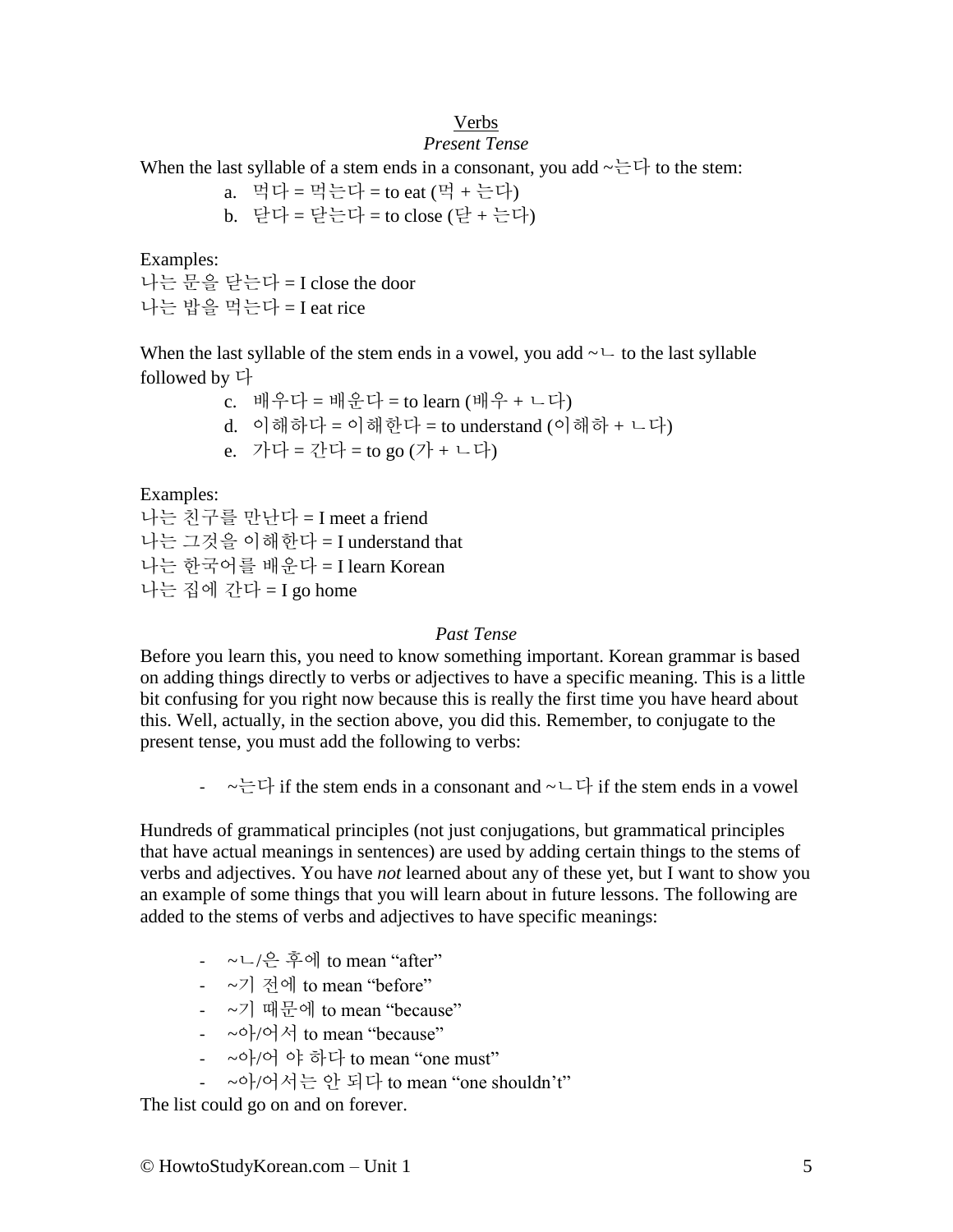Notice that some of these grammatical principles require the addition of " $\sim$   $\circ$ }/ $\circ$ ]." Many grammatical principles (or conjugations, or any other thing) require the addition of " $\sim$   $\circ$ }/ $\circ$ }" to the stem of a verb or adjective. Notice that the "slash" indicates that you need to *choose* what actually gets added to the stem. In some cases it is " $\sim$ <sup>\*</sup>", and in some cases it is " $\sim$ 어". The following is the rule that you can use to determine if you should add "~아" or "~어":

- If the last vowel in a stem is  $\vdash$  or  $\bot$  (this includes rare cases of the last vowel being  $\frac{1}{2}$  or  $\frac{1}{2}$  you add  $\sim$  of followed by the remainder of the grammatical principle. (The only exception is "하." If the last syllable in a stem is "하", ~여 must be added to the stem followed by the remainder of the grammatical principle instead of  $\sim$ 아.
- If the last vowel in a stem is anything but  $\dagger$  or  $\perp$  you add ~어 followed by the remainder of the grammatical principle

When conjugating to the past tense, we need to add " $\sim$  \called \called \called \called \called \called \called \called \called \called \called \called \called \called \called \called \called \called \called \called \cal 였다 in the case of 하다). Following the rule above, ~았다 is added to words with the last vowel being  $\perp$  or  $\parallel$  and  $\sim \frac{Q}{Q} \downarrow \frac{1}{V}$  is added to words with the last vowel being anything but  $\vdash$  or  $\bot$ . Finally,  $\sim$ 였다 is added to words with the last syllable being "하." For example:

나는 밥을 먹다 = I eat rice (note that this sentence is *unconjugated)* The last vowel in the stem is  $\dagger$ . This is not  $\dagger$  or  $\perp$ . So, we add 었다 to the stem: 나는 밥을 먹었다 = I ate rice (먹 + 었다)

나는 문을 닫다 = I close the door (note that this sentence is *unconjugated)* The last vowel in the stem is  $\cdot$ . So we add  $\frac{1}{2}$  to the stem: 나는 문을 닫았다 = I closed the door (닫 + 았다)

나는 창문을 열다 = I open the window (note that this sentence is *unconjugated)* The last vowel in the stem is  $\exists$ . This is not  $\dag$  or  $\bot$ . So we add  $\Im \forall$  to the stem: 저는 창문을 열었다 = I opened the window (열 + 었다)

나는 한국어를 공부하다 = I study Korean (note that this sentence is *unconjugated)* The last syllable in the stem is "하". Therefore, we add  $\sim$ 였다 to the stem: 나는 한국어를 공부하였다 = I studied Korean (공부하 + 였다)

What makes this complicated (at first) is that for verbs that have a last syllable that end in a vowel (including 하다), the  $\sim$ 았다/었다 gets merged to the actual stem itself.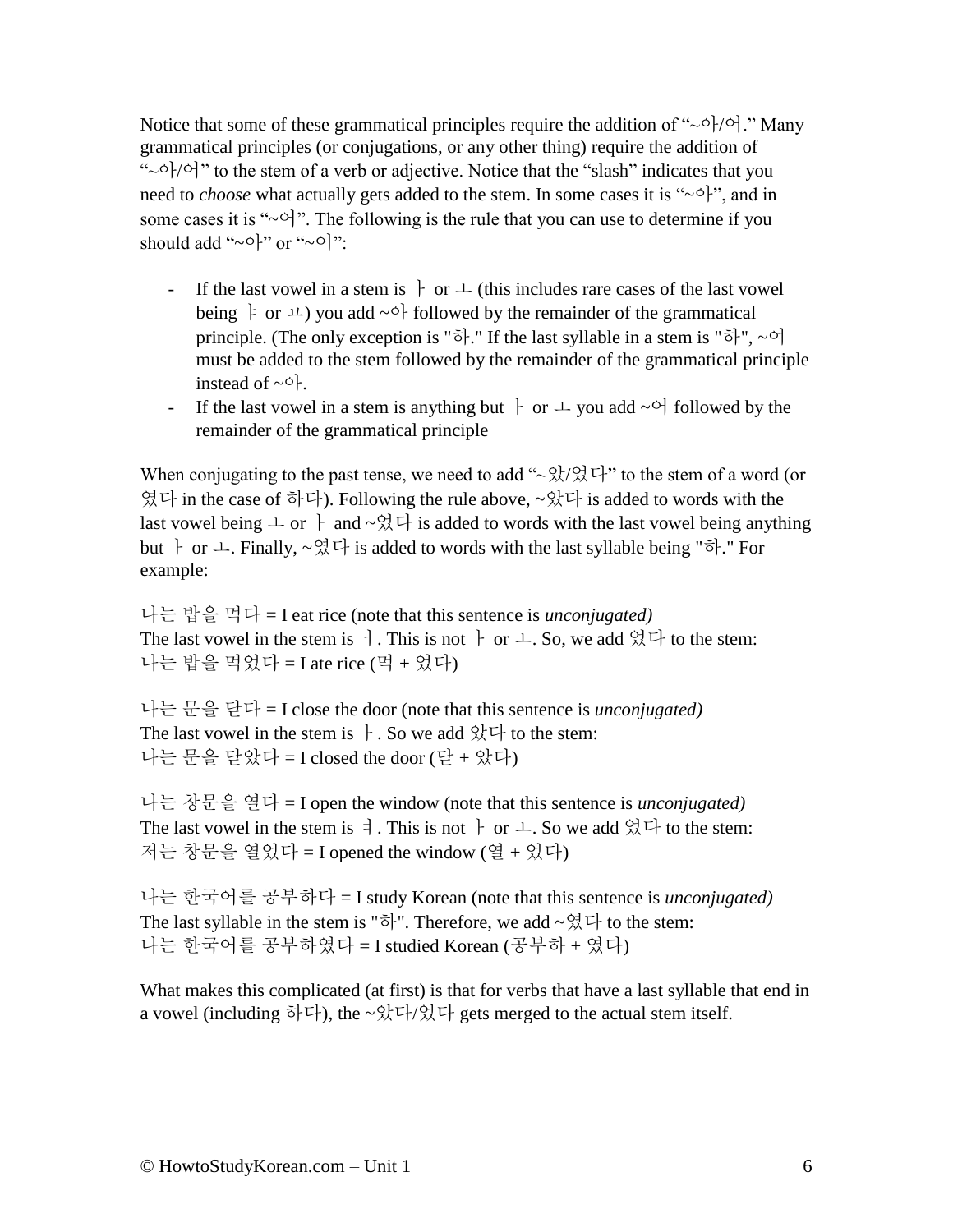This is how  $\sim$   $\circ$  and  $\sim$   $\circ$  (and  $\sim$   $\circ$ ) merge with syllables ending in a vowel:

아 + 아 = 아 (example: 가 + 았다 = 갔다) 오 + 아 = 와 (example: 오+ 았다 = 왔다) 우 + 어 = 워 (example: 배우+ 었다 = 배웠다) 이 + 어 = 여 (example: 끼+ 었다 = 꼈다) 어 + 어 = 어 (example: 나서 + 었다 = 나섰다) 여 + 어 = 여 (example: 켜다 + 었다 = 켰다) 하 + 여 = 해 (example: 공부하다 + 였다 = 공부했다) *Although* 하 + 여 *can be written as "*해*," there will be some situations (usually official documents) where you will see "*하여*" used instead of "*해*":*

Words where the last vowel is " $-$ " (for example: 잠그다) are complicated and will be covered in Lesson 7.

Many people have asked me "what if the last vowel in a stem is a more complicated vowel, like  $\pi$ ,  $\dagger$ ,  $\dagger$ ,  $\dagger$ , etc...?" You will find that the stem of almost all verbs and adjectives in Korean do not end in these complex vowels. The most common words I can think of that have stem that ends in one of these complex vowels are:

바래다 (to fade) 매다 (to tie up) 메다 (to put on/carry something on one's shoulder)

With these words (and others like it), the same rule applies as above. That is, the final vowel does not end in  $\vdash$  or  $\bot$ , so we need to add "o" plus whatever we are adding. With these complex vowels, it is irrelevant if you merge the addition to the stem. Both forms (merged and non-merged) would be correct. For example:

바래 + 었다 = 바랬다 or 바래었다 매다 + 었다 = 맸다 or 매었다 메다 + 었다 = 멨다 or 메었다

Here is a more detailed breakdown:

가다 = to go The last vowel in the stem is  $\cdot$ . So we add 았다 to the stem. 나는 박물관에 가았다 But, because the stem ends in a vowel,  $\&$   $\forall$  can merge with  $\forall$  : 나는 박물관에 갔다 = I went to the museum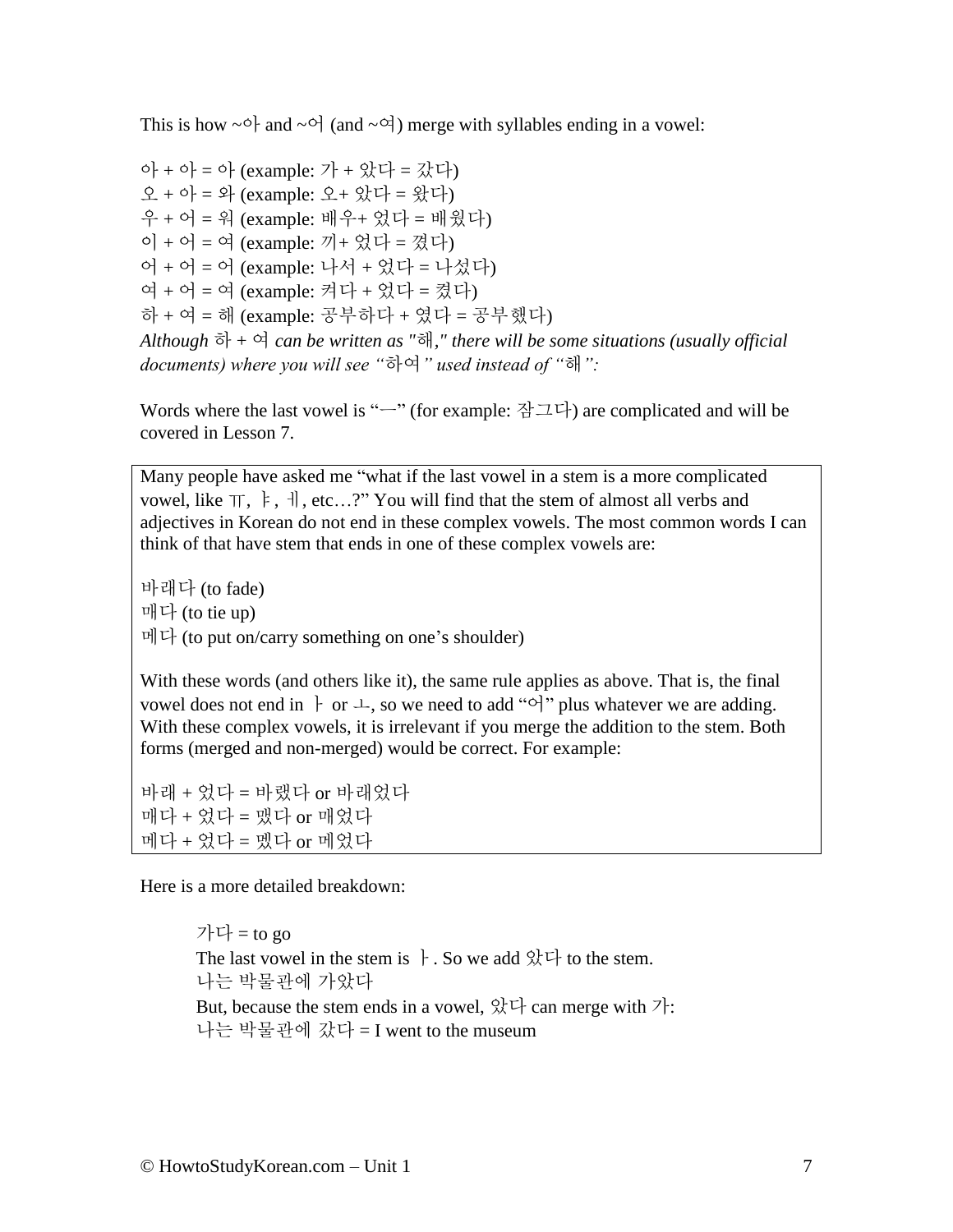오다 = to come

The last vowel in the stem is  $\perp$ . So we add  $\Im \perp$  to the stem. 삼촌은 가게에 오았다

But, because the stem ends in a vowel,  $\&\forall$  can merge with  $\&$ : 삼촌은 가게에 왔다 = (My) uncle came to the store

배우다 = to learn

The last vowel in the stem is  $\top$ . So we add  $\Im \top$  to the stem. 오빠는 영어를 배우었다

But, because the stem ends in a vowel,  $\Im \vec{\nabla}$  can merge with  $\hat{\vec{\nabla}}$ : 오빠는 영어를 배웠다 = (My) older brother learned English

던지다 = to throw

The last vowel in the stem is  $\cdot$ . So we add  $\mathfrak{A} \forall$  to the stem. 나는 공을 던지었다

But, because the stem ends in a vowel,  $\frac{\partial}{\partial x}$   $\Box$  can merge with  $\Box$ : 나는 공을 던졌다 = I threw the ball

건너다 = to cross

The last vowel in the stem is ㅓ. So we add 었다 to the stem. 나는 길을 건너었다

But, because the stem ends in a vowel,  $\partial_x^1 \vec{v}$  can merge with  $\vec{v}$ : 나는 길을 건넜다 = I crossed the street

만나다 = to meet The last vowel in the stem is  $\cdot$ . So we add  $\&\forall$  to the stem. 나는 친구를 만나았다 But, because the stem ends in a vowel,  $\mathcal{X} \forall$  can merge with  $\forall$ :

나는 친구를 만났다 = I met friends

공부하다 = to study The last vowel in the stem is  $\vec{\sigma}$ . So, we add 였다 to the stem. 나는 한국어를 공부하였다 But, 하 and 여 can be merged to formed 해: 나는 한국어를 공부했다 = I studied Korean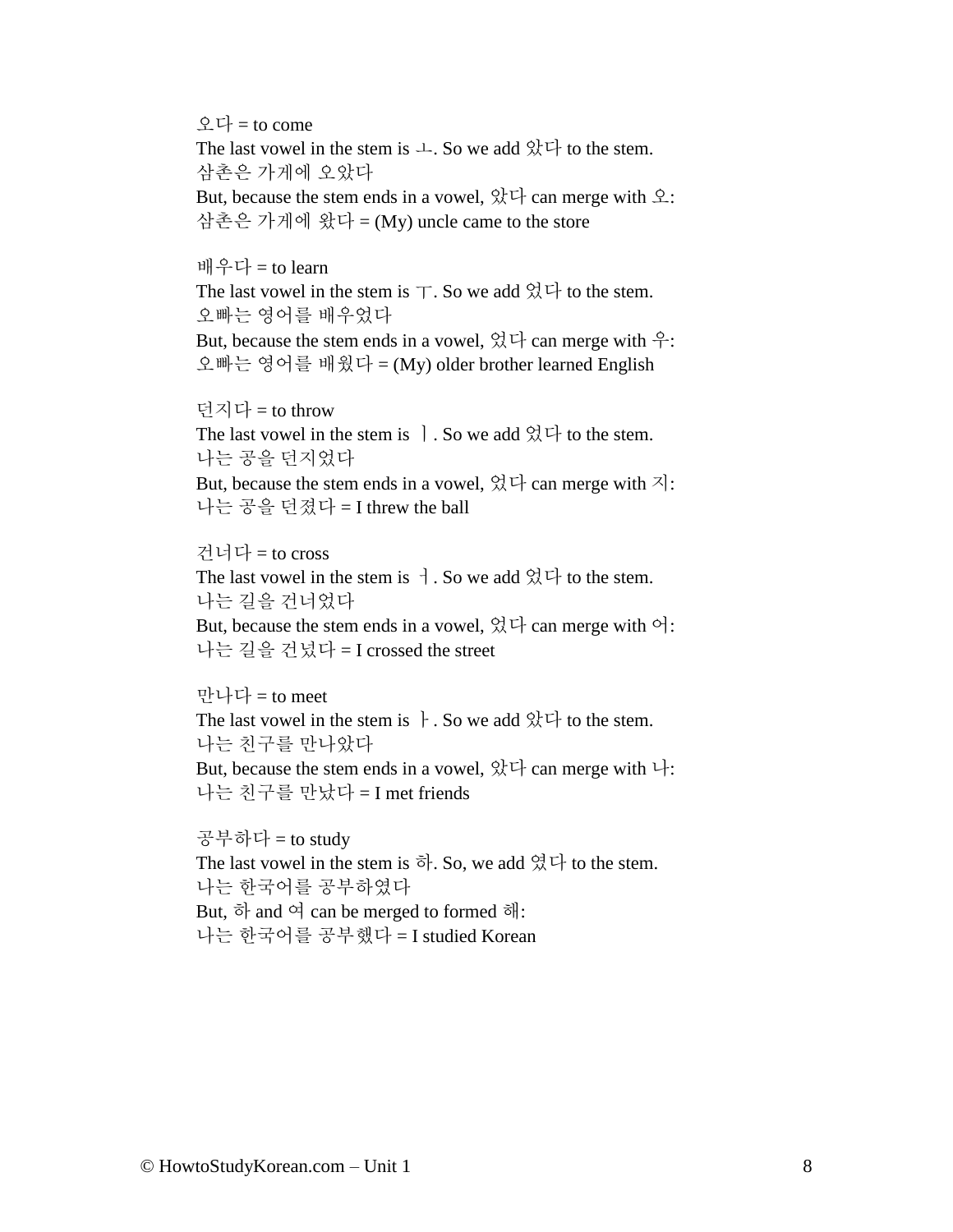#### *Future Tense*

Future tense is easy, and is simply a matter of adding " $\sim \frac{1}{\sqrt{2}}$ " to the stem of a word. Unlike the past and present tense conjugations, there is no difference if the stem ends in a vowel or a consonant. For example:

나는 먹다 = I eat (*unconjugated*) 나는 먹겠다 = I will eat 나는 가다 = I go (*unconjugated*) 나는 가겠다 = I will go

나는 배우다 = I learn (*unconjugated*) 나는 배우겠다 = I will learn

Two verbs specifically that are often conjugated in the future tense without actually having a meaning in the future tenses are 알다 (to know) and 모르다 (to not know). I don't want to make any example sentences (because they would be too complicated at this point), but it would be good to remember that the words 알다 and 모르다 are often conjugated to 알겠다 or 모르겠다. Although they are conjugated to the future tense, those two words are typically used to express that somebody knows/doesn't know something in the present tense.

Also note that the ending of the conjugation will often change as well depending on the different honorifics that you will learn in the next lesson.

| Verb | <b>Stem</b> | Past tense | Present tense | Future tense |
|------|-------------|------------|---------------|--------------|
| 먹다   | 먹           | 먹었다        | 먹는다           | 먹겠다          |
| 닫다   | 닫           | 닫았다        | 닫는다           | 닫겠다          |
| 배우다  | 배우          | 배웠다        | 배운다           | 배우겠다         |
| 가다   | 가           | 갔다         | 간다            | 가겠다          |
| 이해하다 | 이해하         | 이해했다       | 이해한다          | 이해하겠다        |
| 오다   | 오           | 왔다         | 온다            | 오겠다          |
| 던지다  | 던지          | 던졌다        | 던지다           | 던지겠다         |

Check out the table giving a breakdown of verbs in the past, present and future forms: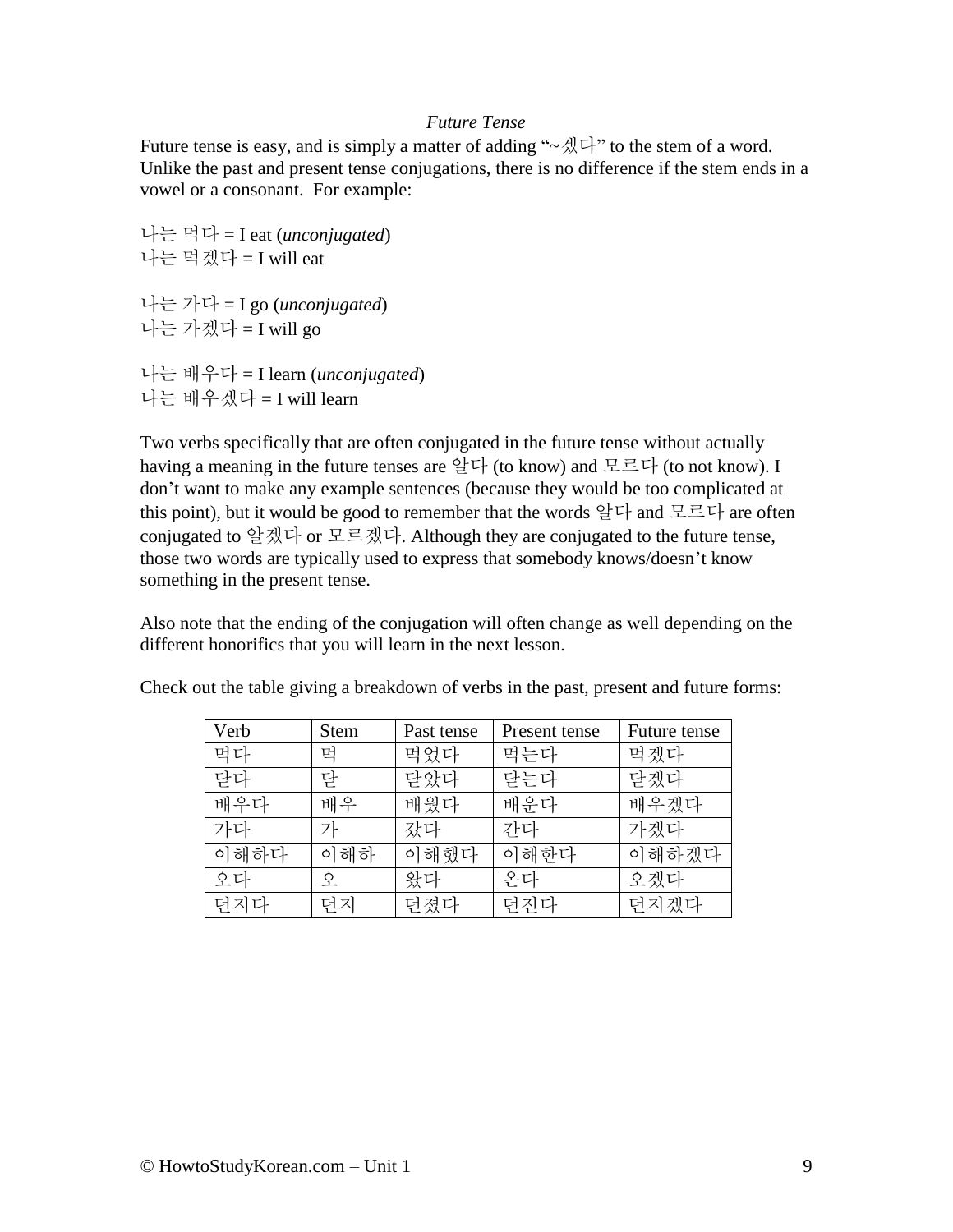### Adjectives

#### *Present tense*

You learned earlier that you must add  $\sim\Box/\equiv\Box$  to a verb stem in order to conjugate it to the present tense. In order to conjugate an adjective to the present tense you don't need to do anything! Just leave the adjective as it is, and it is conjugated in the present tense.

그 선생님은 아름답다 = that teacher is beautiful 그 길은 길다 = that street is long 나의 손은 크다 = my hand is big

#### *Past tense*

In order to conjugate adjectives to the past tense, you must follow the same rule as when you conjugate verbs to the past tense. This rule, again, is:

You must add 았다 or 었다 to the stem of a word. 았다 is added to words with the last vowel being  $\perp$  or  $\dagger$ , and  $\Im \nabla \cdot$  is added to words with the last vowel being anything but  $\vdash$  or  $\perp$ . For example:

그 길은 길었다 = That street was long (길 + 었다)

그 음식은 맛있었다 = That food was delicious (맛있 + 었다)

그 선생님은 좋았다 = That teacher was good (좋 + 았다)

그 식당이 오래되었다 = That restaurant is old

The meaning of "오래되다" is not "old" in a bad, negative sense. Rather, it is indicating that something has existed for a long time, and now it is "old." A more appropriate way to indicate that something is "old and decrepit" is to use the word "낡다"… not to be confused with the word "늙다", which refers to an "old" person.

This is a little bit complicated for you now, but although  $\sim \frac{O(1)}{N}$  is attached to  $\frac{1}{N}$  to make "되었다", this can be contracted. Teaching this is not the focus of this lesson, so don't worry about this for now. You will learn more about 되다 in future lessons. See Lesson 9 or Lesson 14 for lessons nearby that discuss '되다.'

While 되다 is commonly used and conjugated as a verb, in this case, 오래되다 is an adjective. Which means that [in addition to other ways it will change when used with other grammatical principles],  $\sim \sim$  can be added to it to describe a noun. For example: 우리는 오래된 집에 갔다 = We went to the old house

As with verbs, if the final letter of a verb/adjective stem is a vowel, 았다/었다 is merged to the actual stem itself:

이것은 비쌌다 = This was expensive (비싸 + 았다) 그 남자는 잘생겼다 = That man was handsome (잘생기 + 었다) 그 사람은 뚱뚱했다 = That person was fat (뚱뚱하 + 였다)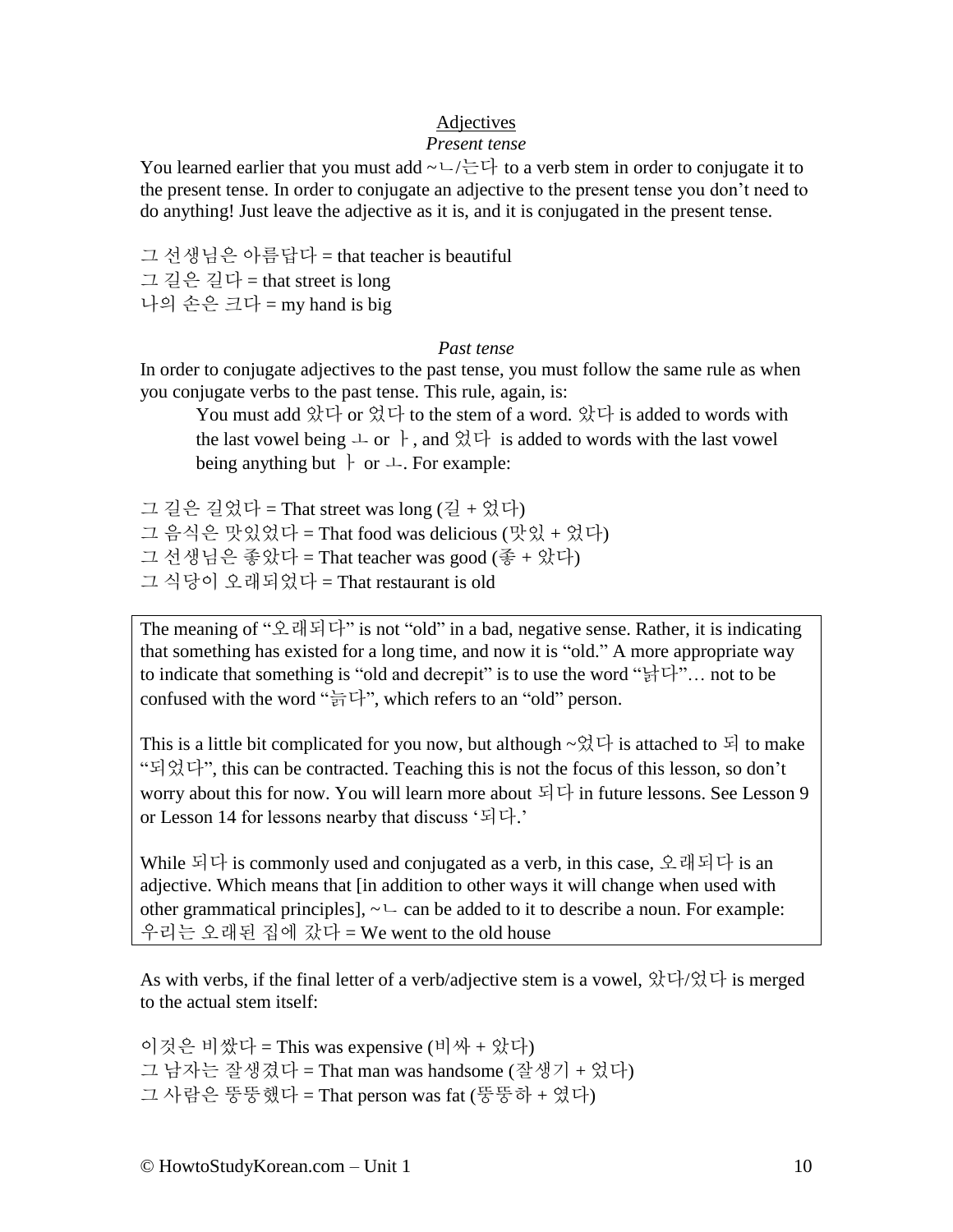#### *Future tense*

Conjugating adjectives into the future tense is the same as conjugating verbs into the future tense. All you need to do is add  $\exists \forall x \forall x$  to the stem of the adjective:

나는 행복하겠다 = I will be happy 그것은 맛있겠다 = That thing will be delicious 나는 배고프겠다 = I will be hungry

In general, not only is this basic form rare in conversation, but Korean people do not use adjectives in the future as often as English speakers.

| Adjective | <b>Stem</b> | Past tense | Present tense | Future tense |
|-----------|-------------|------------|---------------|--------------|
| 행복하다      | 행복하         | 행복했다       | 행복하다          | 행복하겠다        |
| 비싸다       | 비싸          | 비쌌다        | 비싸다           | 비싸겠다         |
| 길다        | 깊           | 길었다        | 길다            | 길겠다          |
| 맛있다       | 맛있          | 맛있었다       | 맛있다           | 맛있겠다         |
| 낡다        | 낡           | 낡았다        | 낡다            | 낡겠다          |

# Conjugating 있다 and 있다

있다 is one of the most complex and versatile words in Korean. Unfortunately, it is also one of the most common words. It is often very difficult for learners of a language to fully understand some of the most commonly used words in whatever language they are studying. For example, and native English speaker might think that the word "the" is one of the easiest words as it is used so frequently. However, try explaining the meaning and purpose of "the" to a Korean person and you will quickly discover that its usage is very complex.

있다 can be an adjective, or it can be a verb. Whether it is an adjective or a verb depends on its usage.

있다 is an adjective when it is used to indicate that one "has" something. You learned these sentences in Lesson 2:

나는 펜이 있다 = I have a pen 나는 차가 있다 = I have a car 나는 가방이 있다 = I have a bag

Because this  $\frac{1}{2}$   $\forall$  is considered an adjective, we follow the rule for conjugating an adjective to the present tense – which is do nothing and leave the adjective the way it is. So, those three sentences above are perfectly conjugated and grammatically correct.